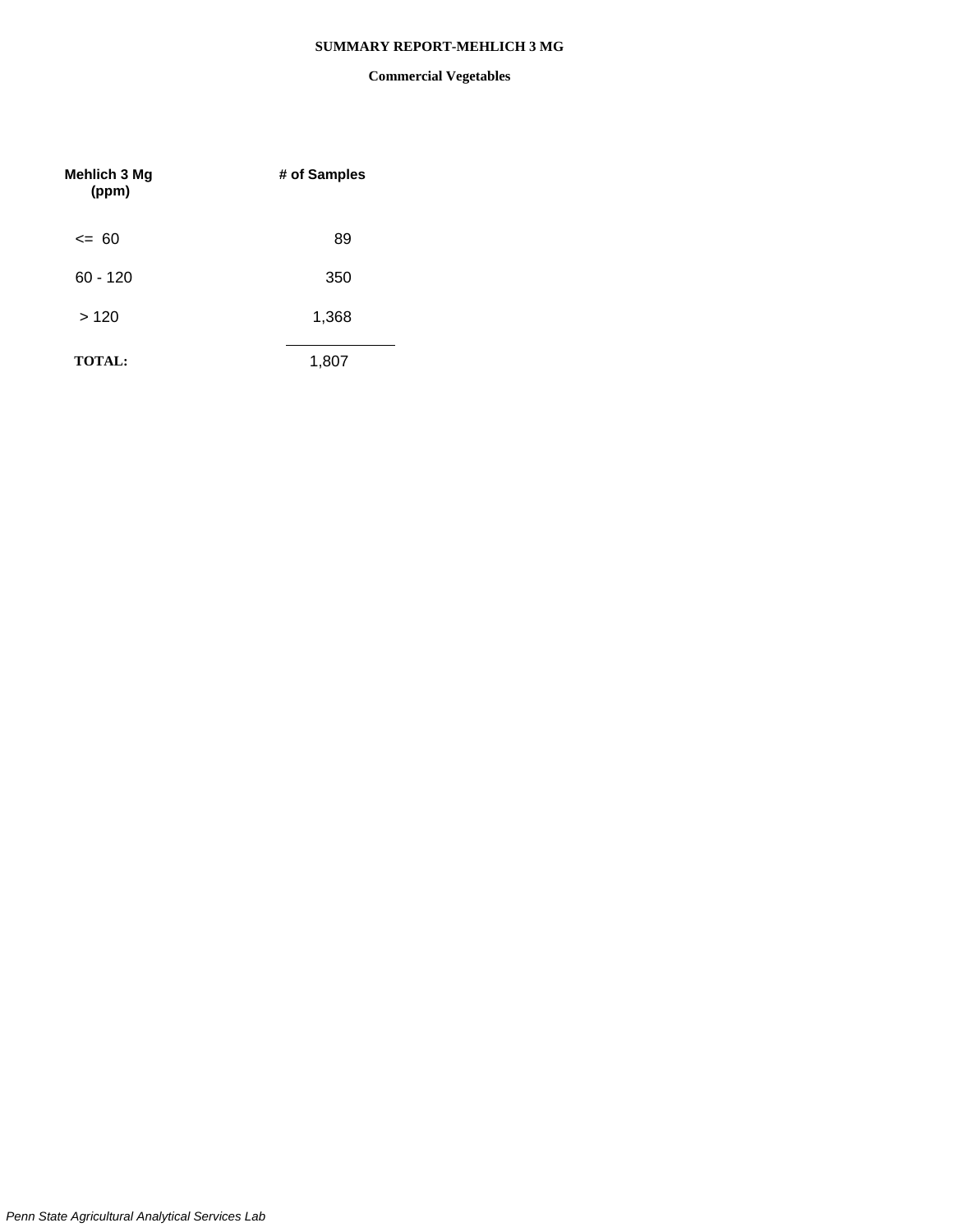| County           | <b>Total Samples</b> |                | Mehlich 3 Mg<br>(ppm) | # of Samples              |
|------------------|----------------------|----------------|-----------------------|---------------------------|
| <b>ADAMS</b>     | 20                   |                |                       |                           |
|                  |                      | $\overline{2}$ | $60 - 120$            | $\overline{4}$            |
|                  |                      | $\mathfrak{S}$ | >120                  | 16                        |
| <b>ALLEGHENY</b> | 131                  |                |                       |                           |
|                  |                      | $\mathbf{1}$   | $= 60$                | 10                        |
|                  |                      | $\overline{2}$ | $60 - 120$            | 25                        |
|                  |                      | $\mathfrak{S}$ | >120                  | 96                        |
| <b>ARMSTRONG</b> | 17                   |                |                       |                           |
|                  |                      | 1              | $= 60$                | $\mathbf 1$               |
|                  |                      | $\overline{2}$ | $60 - 120$            | 6                         |
|                  |                      | 3              | >120                  | 10                        |
| <b>BEAVER</b>    | 13                   |                |                       |                           |
|                  |                      | $\mathbf{1}$   | $= 60$                | $\mathbf 1$               |
|                  |                      | $\overline{2}$ | $60 - 120$            | $\overline{2}$            |
|                  |                      | $\sqrt{3}$     | >120                  | 10                        |
| <b>BEDFORD</b>   | 4                    |                |                       |                           |
|                  |                      | 1              | $= 60$                | $\mathbf 1$               |
|                  |                      | $\overline{2}$ | $60 - 120$            | $\overline{2}$            |
|                  |                      | $\mathfrak{S}$ | >120                  | $\mathbf{1}$              |
| <b>BERKS</b>     | 58                   |                |                       |                           |
|                  |                      | $\overline{2}$ | $60 - 120$            | 6                         |
|                  |                      |                | 3 > 120               | 52                        |
| <b>BLAIR</b>     | 20                   |                |                       |                           |
|                  |                      | $\mathbf{1}$   | $\leq 60$             | $\ensuremath{\mathsf{3}}$ |
|                  |                      | $\overline{2}$ | $60 - 120$            | $\,$ 5 $\,$               |
|                  |                      | $\mathbf{3}$   | >120                  | 12                        |
| <b>BRADFORD</b>  | 20                   |                |                       |                           |
|                  |                      | $\mathbf{1}$   | $= 60$                | 3                         |
|                  |                      | $\overline{2}$ | $60 - 120$            | $\overline{2}$            |
|                  |                      | 3              | $>120$                | 15                        |
| <b>BUCKS</b>     | 55                   |                |                       |                           |
|                  |                      | $\mathbf{1}$   | $= 60$                | 4                         |
|                  |                      | $\overline{2}$ | $60 - 120$            | 5                         |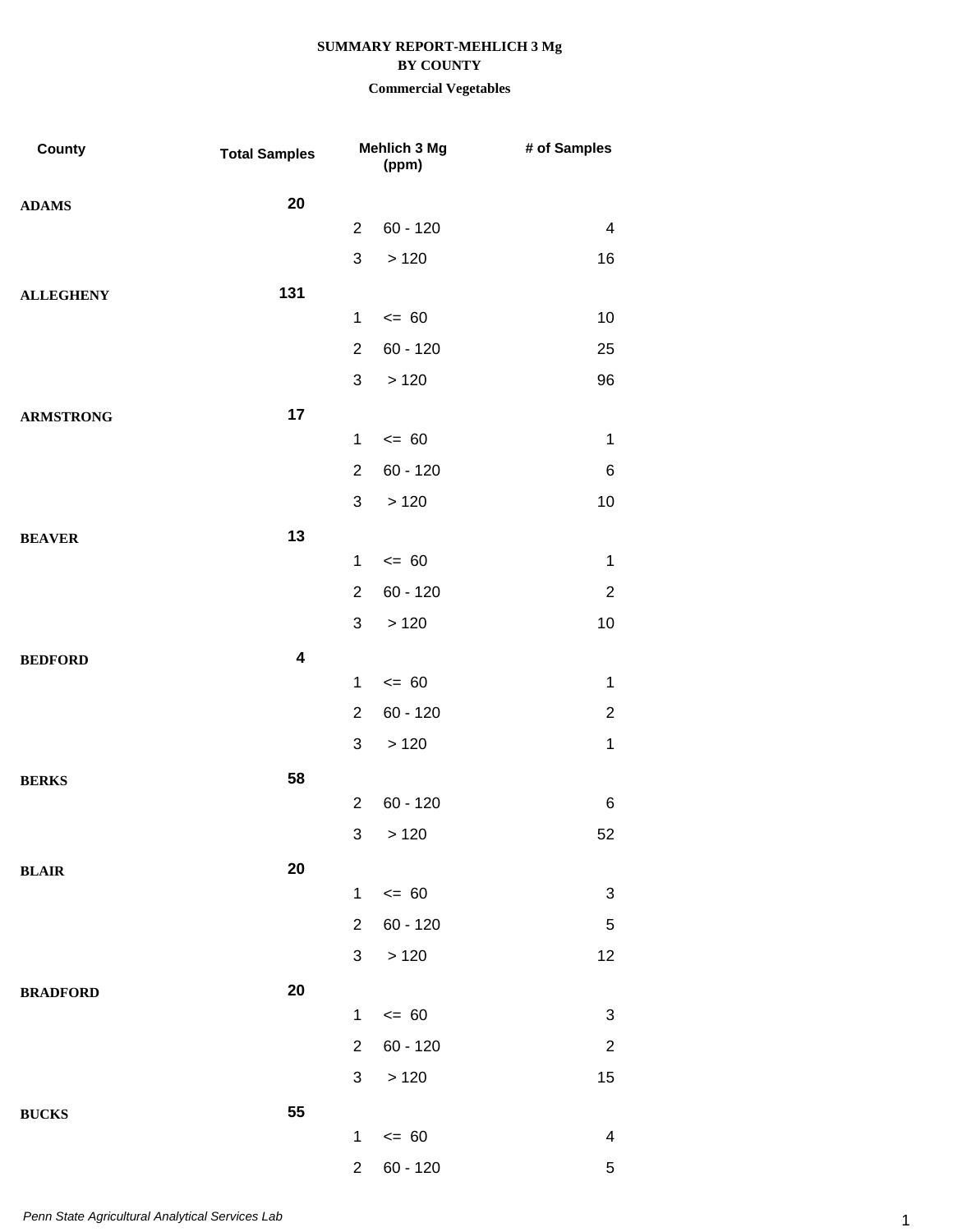| County            | <b>Total Samples</b> | Mehlich 3 Mg<br>(ppm) |            | # of Samples              |
|-------------------|----------------------|-----------------------|------------|---------------------------|
|                   |                      | 3                     | >120       | 46                        |
| <b>BUTLER</b>     | 39                   |                       |            |                           |
|                   |                      | $\mathbf 1$           | $= 60$     | $\mathbf 1$               |
|                   |                      | $\overline{2}$        | $60 - 120$ | 12                        |
|                   |                      | 3                     | >120       | 26                        |
| <b>CAMBRIA</b>    | $\bf 6$              |                       |            |                           |
|                   |                      | 3                     | >120       | $\,6$                     |
| <b>CAMERON</b>    | $\mathbf{2}$         |                       |            |                           |
|                   |                      | $\overline{2}$        | $60 - 120$ | $\mathbf 1$               |
|                   |                      | 3                     | >120       | 1                         |
| <b>CARBON</b>     | $5\phantom{.0}$      |                       |            |                           |
|                   |                      | 3                     | >120       | $\sqrt{5}$                |
| <b>CENTRE</b>     | 181                  |                       |            |                           |
|                   |                      | $\mathbf 1$           | $= 60$     | 14                        |
|                   |                      | $\overline{2}$        | $60 - 120$ | 26                        |
|                   |                      | 3                     | >120       | 141                       |
| <b>CHESTER</b>    | 32                   |                       |            |                           |
|                   |                      | $\overline{2}$        | $60 - 120$ | $\overline{2}$            |
|                   |                      | 3                     | >120       | 30                        |
| <b>CLARION</b>    | $\boldsymbol{9}$     | $\mathbf 1$           | $= 60$     |                           |
|                   |                      |                       |            | 4                         |
|                   |                      | 3                     | >120       | 5                         |
| <b>CLEARFIELD</b> | 10                   | 3 <sup>1</sup>        | >120       | 10                        |
|                   |                      |                       |            |                           |
| <b>CLINTON</b>    | 4                    | $\mathbf{1}$          | $= 60$     | $\mathbf 1$               |
|                   |                      | 3                     | >120       | $\ensuremath{\mathsf{3}}$ |
|                   |                      |                       |            |                           |
| <b>COLUMBIA</b>   | 56                   | $\mathbf{1}$          | $= 60$     | 3                         |
|                   |                      | $\overline{2}$        | $60 - 120$ | 15                        |
|                   |                      | 3                     | >120       | 38                        |
|                   | 15                   |                       |            |                           |
| <b>CRAWFORD</b>   |                      | 1                     | $= 60$     | $\mathbf 1$               |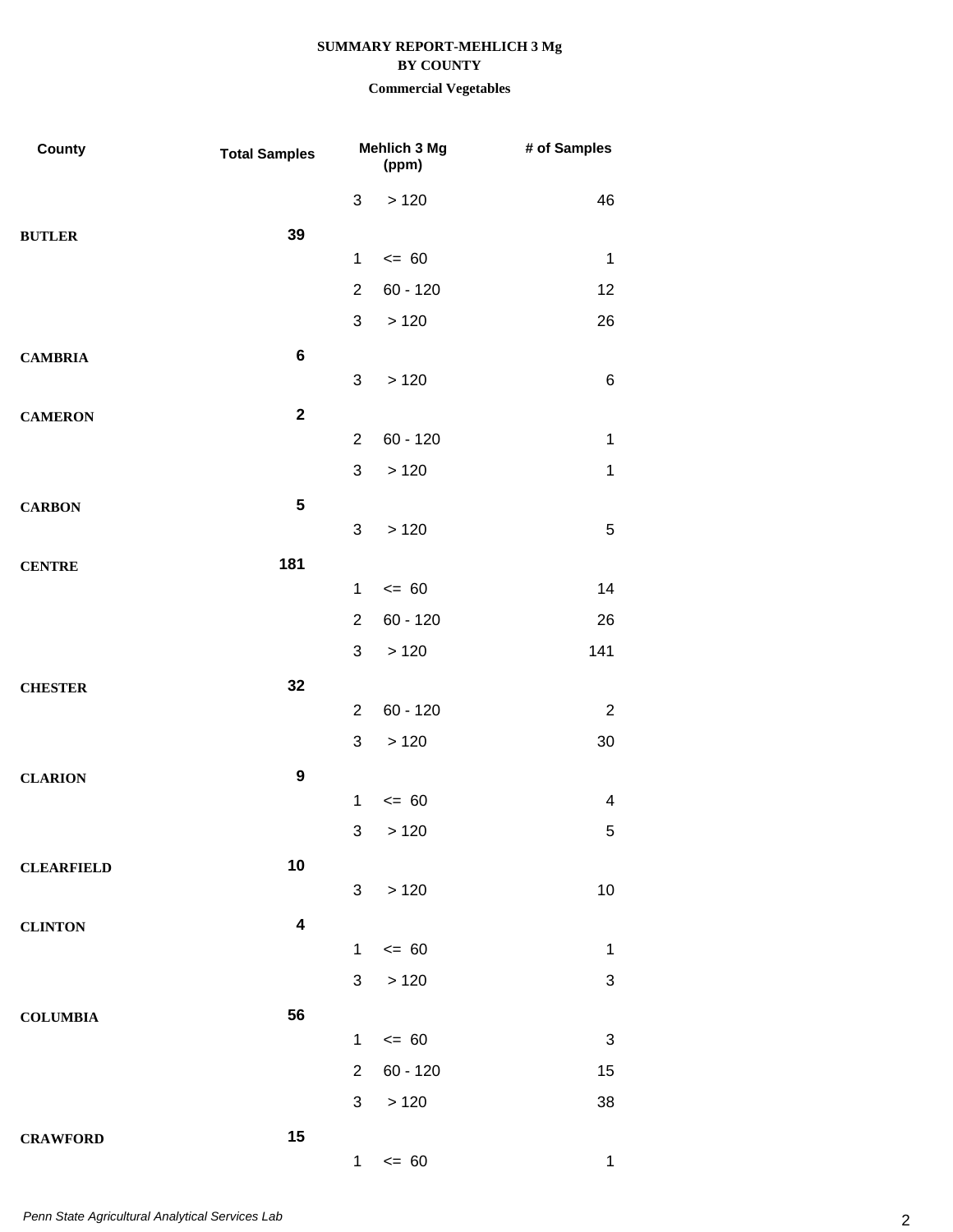| County            | <b>Total Samples</b> | Mehlich 3 Mg<br>(ppm)     |            | # of Samples   |
|-------------------|----------------------|---------------------------|------------|----------------|
|                   |                      | $\overline{2}$            | $60 - 120$ | $\overline{2}$ |
|                   |                      | $\sqrt{3}$                | >120       | 12             |
| <b>CUMBERLAND</b> | 28                   |                           |            |                |
|                   |                      | 3                         | >120       | 28             |
| <b>DAUPHIN</b>    | 111                  |                           |            |                |
|                   |                      | $\overline{2}$            | $60 - 120$ | 9              |
|                   |                      | $\sqrt{3}$                | >120       | 102            |
| <b>DELAWARE</b>   | 19                   |                           |            |                |
|                   |                      | 3                         | >120       | 19             |
| <b>ELK</b>        | 15                   | $\mathbf 1$               | $= 60$     | 3              |
|                   |                      | $\overline{2}$            | $60 - 120$ | 6              |
|                   |                      | 3                         | >120       | 6              |
|                   |                      |                           |            |                |
| <b>ERIE</b>       | 25                   | $\mathbf{1}$              | $= 60$     | $\mathbf 1$    |
|                   |                      | $\overline{2}$            | $60 - 120$ | $\mathbf 5$    |
|                   |                      | 3                         | >120       | 19             |
| <b>FAYETTE</b>    | 30                   |                           |            |                |
|                   |                      | $\overline{2}$            | $60 - 120$ | 8              |
|                   |                      | $\ensuremath{\mathsf{3}}$ | >120       | 22             |
| <b>FOREST</b>     | 11                   |                           |            |                |
|                   |                      | $1 \quad$                 | $= 60$     | $\mathbf 1$    |
|                   |                      | $\overline{2}$            | $60 - 120$ | 3              |
|                   |                      | $\mathfrak{S}$            | >120       | $\overline{7}$ |
| <b>FRANKLIN</b>   | 20                   |                           |            |                |
|                   |                      | $\mathbf 1$               | $\leq$ 60  | 5              |
|                   |                      | $\overline{2}$            | $60 - 120$ | $\overline{c}$ |
|                   |                      | 3 <sup>1</sup>            | >120       | 13             |
| <b>FULTON</b>     | $\mathbf 3$          |                           |            |                |
|                   |                      | 3                         | >120       | 3              |
| <b>GREENE</b>     | 20                   |                           |            |                |
|                   |                      | $\overline{2}$            | $60 - 120$ | $10$           |
|                   |                      | $\ensuremath{\mathsf{3}}$ | >120       | $10$           |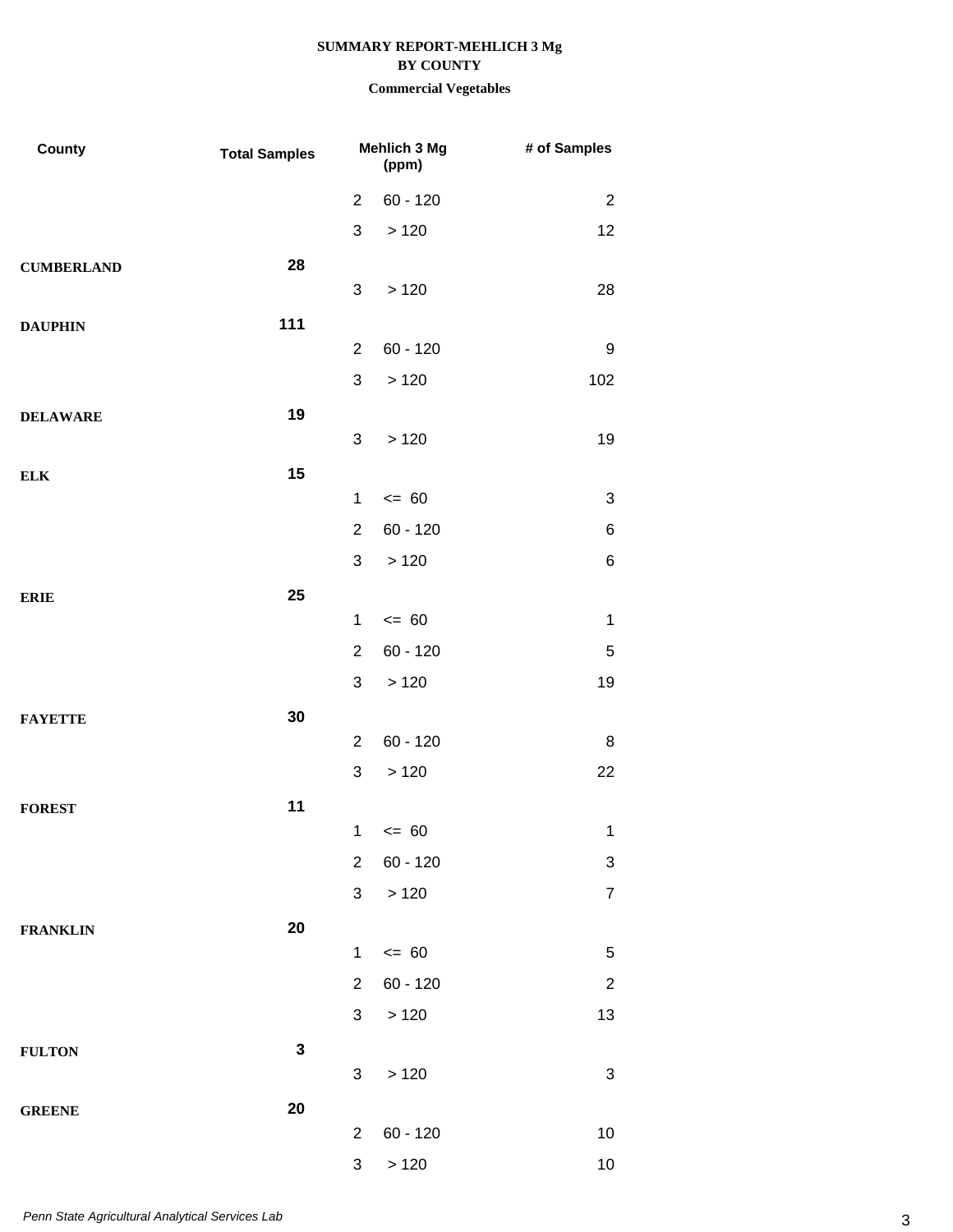| County            | <b>Total Samples</b> |                | Mehlich 3 Mg<br>(ppm) | # of Samples              |
|-------------------|----------------------|----------------|-----------------------|---------------------------|
| <b>HUNTINGDON</b> | $\boldsymbol{9}$     |                |                       |                           |
|                   |                      | $\overline{2}$ | $60 - 120$            | $\overline{5}$            |
|                   |                      | 3              | >120                  | $\overline{4}$            |
| <b>INDIANA</b>    | 19                   |                |                       |                           |
|                   |                      | $\overline{2}$ | $60 - 120$            | 5                         |
|                   |                      | 3              | >120                  | 14                        |
| <b>JEFFERSON</b>  | 22                   |                |                       |                           |
|                   |                      | $\mathbf{1}$   | $= 60$                | $\mathbf 1$               |
|                   |                      | $\overline{2}$ | $60 - 120$            | 3                         |
|                   |                      | 3              | >120                  | 18                        |
| <b>JUNIATA</b>    | $\mathbf{3}$         |                |                       |                           |
|                   |                      | $\overline{2}$ | $60 - 120$            | 1                         |
|                   |                      | 3              | >120                  | $\overline{2}$            |
| <b>LACKAWANNA</b> | 84                   |                |                       |                           |
|                   |                      | 1              | $= 60$                | 6                         |
|                   |                      | $\overline{2}$ | $60 - 120$            | 49                        |
|                   |                      | 3              | >120                  | 29                        |
| <b>LANCASTER</b>  | 28                   | $\overline{2}$ | $60 - 120$            | 9                         |
|                   |                      | 3              | >120                  | 19                        |
|                   |                      |                |                       |                           |
| <b>LAWRENCE</b>   | 19                   | $\mathbf{1}$   | $\leq 60$             | 1                         |
|                   |                      | $\overline{2}$ | $60 - 120$            | $\overline{2}$            |
|                   |                      | $\mathfrak{S}$ | >120                  | 16                        |
|                   | 17                   |                |                       |                           |
| <b>LEBANON</b>    |                      | 3              | >120                  | 17                        |
| <b>LEHIGH</b>     | 49                   |                |                       |                           |
|                   |                      | $\mathbf{1}$   | $\leq 60$             | $\mathbf 1$               |
|                   |                      | $\overline{2}$ | $60 - 120$            | $\ensuremath{\mathsf{3}}$ |
|                   |                      | 3              | >120                  | 45                        |
| <b>LUZERNE</b>    | 51                   |                |                       |                           |
|                   |                      | $\mathbf{1}$   | $\leq$ 60             | $\overline{2}$            |
|                   |                      | $\overline{2}$ | $60 - 120$            | 20                        |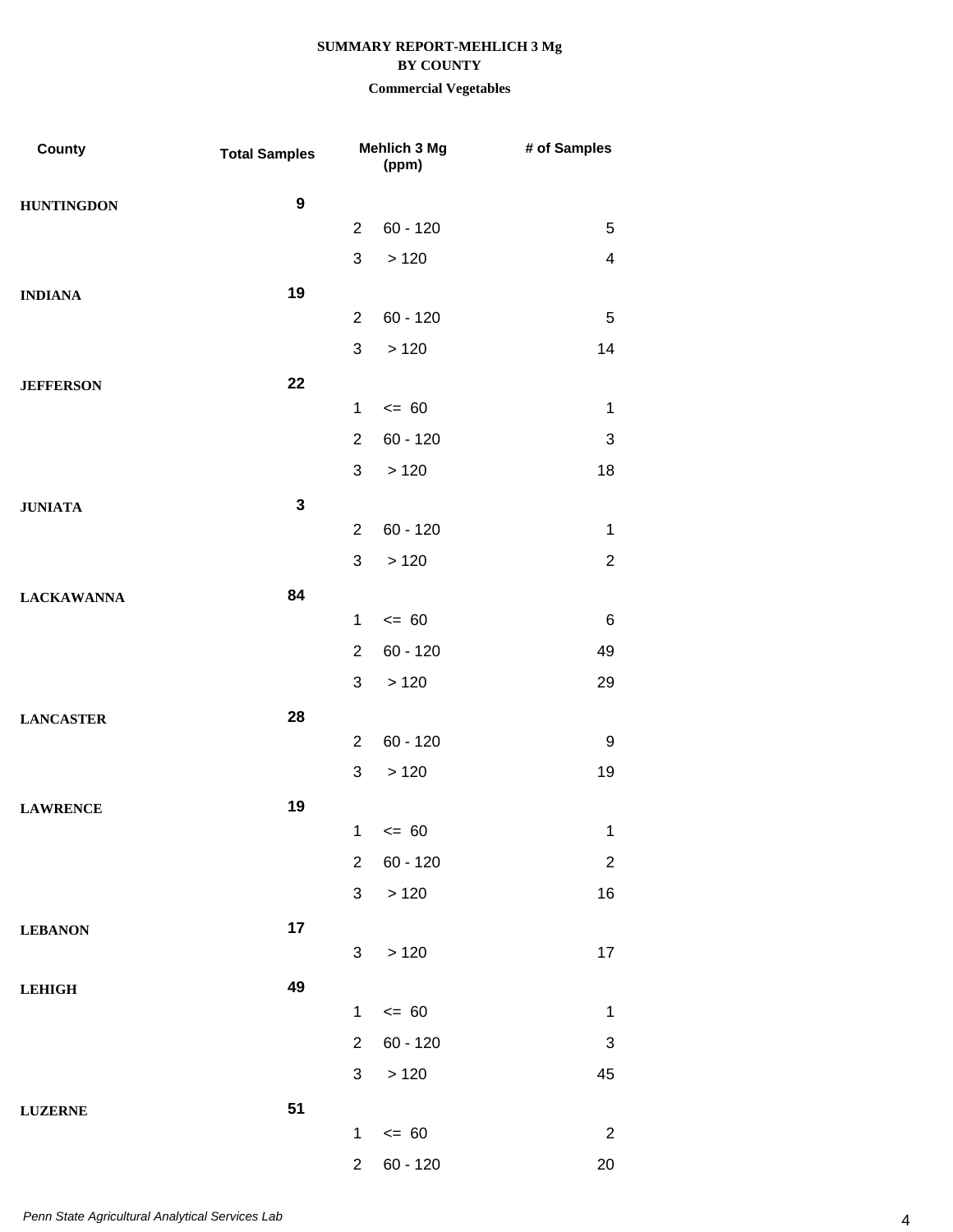| County                | <b>Total Samples</b> |                | Mehlich 3 Mg<br>(ppm) | # of Samples             |
|-----------------------|----------------------|----------------|-----------------------|--------------------------|
|                       |                      | 3              | $>120$                | 29                       |
| <b>LYCOMING</b>       | 18                   |                |                       |                          |
|                       |                      | $\overline{2}$ | $60 - 120$            | 6                        |
|                       |                      | 3              | >120                  | 12                       |
| <b>MCKEAN</b>         | 18                   |                |                       |                          |
|                       |                      | $\mathbf{1}$   | $= 60$                | 3                        |
|                       |                      | $\overline{2}$ | $60 - 120$            | $\overline{\mathcal{A}}$ |
|                       |                      | 3              | >120                  | 11                       |
| <b>MERCER</b>         | 14                   |                |                       |                          |
|                       |                      | $\mathbf 1$    | $= 60$                | 3                        |
|                       |                      | $\overline{2}$ | $60 - 120$            | $\overline{\mathcal{A}}$ |
|                       |                      | 3              | >120                  | $\overline{7}$           |
| <b>MIFFLIN</b>        | $\bf 6$              |                |                       |                          |
|                       |                      | $\overline{2}$ | $60 - 120$            | $\mathbf{1}$             |
|                       |                      | $\mathfrak{S}$ | >120                  | 5                        |
| <b>MONROE</b>         | $\mathbf{2}$         |                |                       |                          |
|                       |                      | 3              | >120                  | $\overline{c}$           |
| <b>MONTGOMERY</b>     | 81                   |                |                       |                          |
|                       |                      | $\overline{2}$ | $60 - 120$            | 6                        |
|                       |                      | $\mathfrak{S}$ | >120                  | 75                       |
| <b>MONTOUR</b>        | 1                    |                |                       |                          |
|                       |                      | 3              | >120                  | $\mathbf 1$              |
| <b>NORTHAMPTON</b>    | 36                   | $\overline{2}$ | $60 - 120$            | 9                        |
|                       |                      | 3 <sup>1</sup> | >120                  | 27                       |
|                       |                      |                |                       |                          |
| <b>NORTHUMBERLAND</b> | 12                   | $\mathbf 1$    | $\leq 60$             | $\mathbf 1$              |
|                       |                      | $2^{\circ}$    | $60 - 120$            | 3                        |
|                       |                      | 3              | >120                  | 8                        |
|                       |                      |                |                       |                          |
| <b>PERRY</b>          | 13                   | $\mathbf 1$    | $\leq$ 60             | $\mathbf 1$              |
|                       |                      | $\overline{2}$ | $60 - 120$            | 3                        |
|                       |                      | $\mathbf{3}$   | >120                  | 9                        |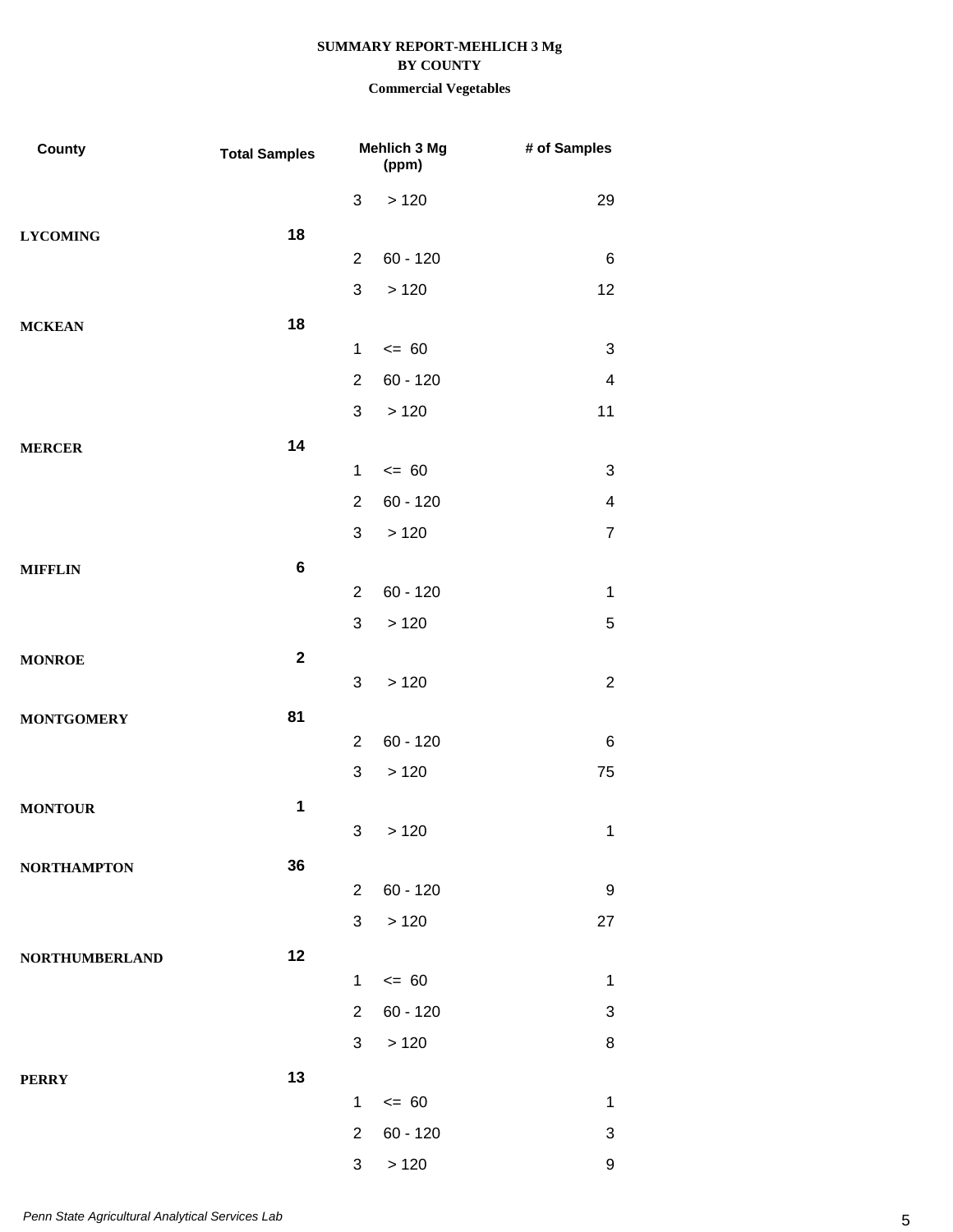| County             | <b>Total Samples</b> |                           | Mehlich 3 Mg<br>(ppm) | # of Samples     |
|--------------------|----------------------|---------------------------|-----------------------|------------------|
| PHILADELPHIA       | 27                   |                           |                       |                  |
|                    |                      | 3                         | >120                  | 27               |
| <b>POTTER</b>      | 14                   |                           |                       |                  |
|                    |                      | $\mathbf 1$               | $= 60$                | $\mathbf 1$      |
|                    |                      | $\overline{2}$            | $60 - 120$            | 4                |
|                    |                      | 3                         | >120                  | $\boldsymbol{9}$ |
| <b>SCHUYLKILL</b>  | 28                   |                           |                       |                  |
|                    |                      | $\mathbf 1$               | $= 60$                | 4                |
|                    |                      | $\overline{2}$            | $60 - 120$            | 3                |
|                    |                      | 3                         | >120                  | 21               |
| <b>SNYDER</b>      | $\mathbf{3}$         |                           |                       |                  |
|                    |                      | $\mathbf{1}$              | $= 60$                | $\mathbf 1$      |
|                    |                      | $\overline{2}$            | $60 - 120$            | $\overline{2}$   |
| <b>SOMERSET</b>    | 8                    |                           |                       |                  |
|                    |                      | $\overline{2}$            | $60 - 120$            | $\mathbf 1$      |
|                    |                      | 3                         | >120                  | $\overline{7}$   |
| <b>SULLIVAN</b>    | $\mathbf 1$          | 3                         | >120                  | $\mathbf{1}$     |
|                    |                      |                           |                       |                  |
| <b>SUSQUEHANNA</b> | 28                   | $\overline{2}$            | $60 - 120$            | 6                |
|                    |                      | $\sqrt{3}$                | >120                  | 22               |
| <b>TIOGA</b>       | 12                   |                           |                       |                  |
|                    |                      | $\overline{2}$            | $60 - 120$            | 3                |
|                    |                      | $\ensuremath{\mathsf{3}}$ | > 120                 | $\boldsymbol{9}$ |
| <b>UNION</b>       | 31                   |                           |                       |                  |
|                    |                      | $\overline{2}$            | $60 - 120$            | $\overline{7}$   |
|                    |                      | $\mathfrak{S}$            | >120                  | 24               |
| <b>VENANGO</b>     | 10                   |                           |                       |                  |
|                    |                      | $\mathbf{1}$              | $\leq$ 60             | $\mathbf 1$      |
|                    |                      | $\overline{2}$            | $60 - 120$            | $\mathbf 1$      |
|                    |                      | 3                         | >120                  | 8                |
| <b>WARREN</b>      | $10$                 |                           |                       |                  |
|                    |                      | 1                         | $\leq$ 60             | $\mathbf{1}$     |